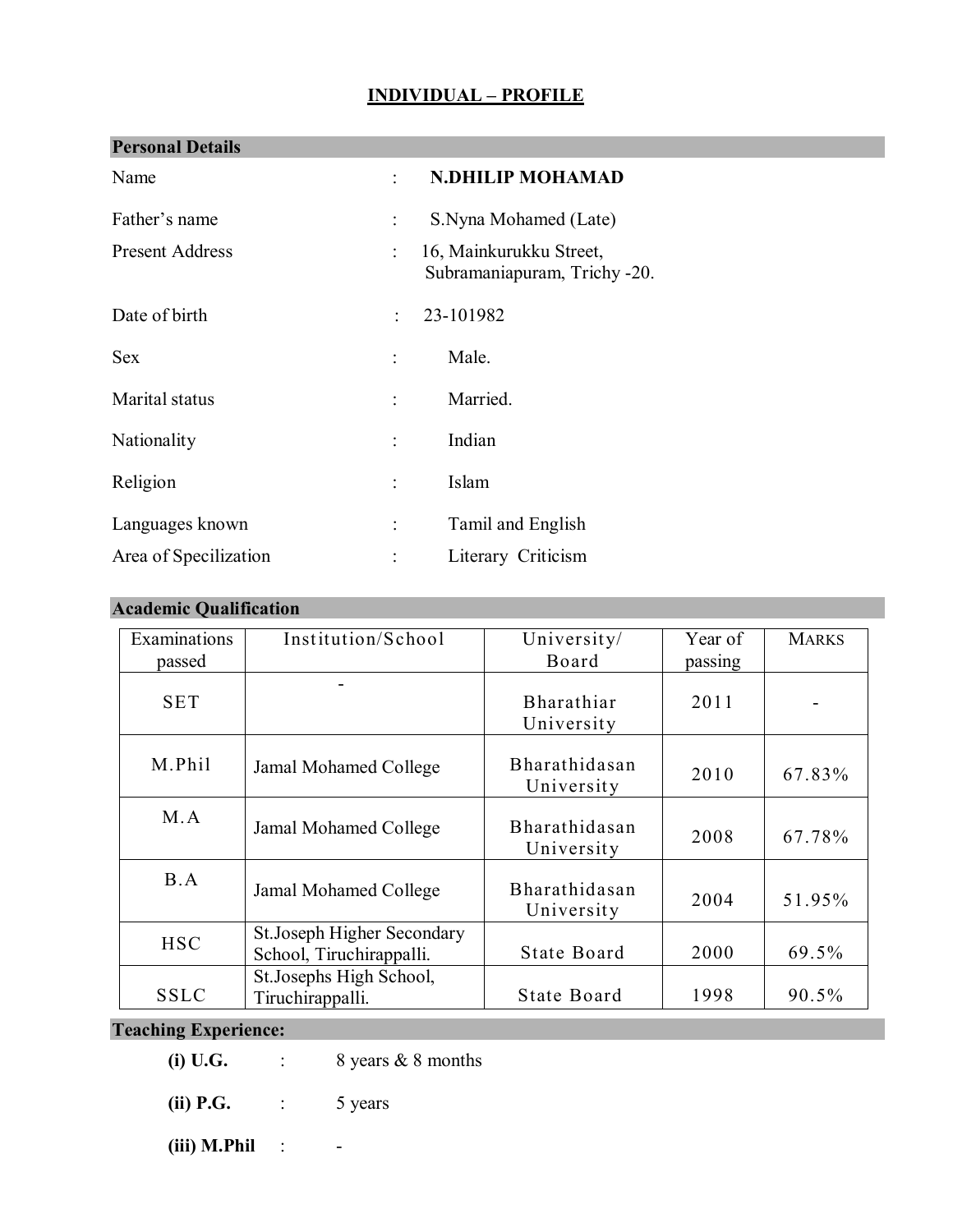| <b>Research Guidance (M. Phil.):</b> |                             |                     |  |  |  |  |
|--------------------------------------|-----------------------------|---------------------|--|--|--|--|
| No. of Candidates Awarded            | <b>Candidates Submitted</b> | Candidates persuing |  |  |  |  |
|                                      |                             | 04                  |  |  |  |  |

#### **Resource Person**

- Acted as a Resource Person in Urmu DhanalLakshmi College, Kattur for Bridge Courses conducted from 21-08-2010 to 25-08-2010.
- Acted as a Resource Person in Jamal Mohamed College (Autonomous), Tiruchirappalli for a special coaching programme for SET Examinations, Paper-I on 'Communication Skills' dated 22-07-2012.
- Acted as a Resource Person at The Gandhigram Rural Institute , Dindigul for a special coaching programme for NET Examinations, Paper-I on 'Communication Skills' dated 26-06-2015.
- Acted as a Resource Person at Ideal and deliver a special lecture on General English to the aspirants of TNPSC Examinations. On 31-01-2016

### **Seminars/ Conferences/ Workshops Acted as Resource Persons / Chair Persons:**

- Invited as a Chief Guest for An Annual Day & delivered a Special Lecture at Govt. Primary School, Keelapatti, Trichy Dt. On 30.03.2012.
- Acted as a Resource Person in a Workshop at Kongunadu College of Education, Thottiyam on *How to Face Teacher Eligibility Test* on 17, 18 & 19. 07.13.
- Acted as Judge for English Mini Exhibition at A.I.G.H.S.S, Trichy on 05.10.13.
- Acted as Chair Person National Seminar on *Human Rights Education & Human Rights Literature* at T.B.A.K. College, Kilakarai on 21.12.13.
- Acted as a Resource person for special lecture on *General English* to the Aspirants of TNPSC Examinations on 03.01.2016.
- Acted as a Chair person in a National Seminar *on Dialects of Diasporic Literature: Trends and Techniques* Education at Jamal Mohamed College, Trichy on 21.01.2015.
- Acted as a spokes person in several *Pattimandrams (*debate).

#### **Paper Presentation**

- **Presented a paper on 'Learning Strategies'** in the 5<sup>th</sup> International and 41<sup>st</sup> Annual Conference held at Anna Adarsh College for Women, Chennai dated 5<sup>th</sup> to 7<sup>th</sup> August 2010.
- Presented a paper on **'Changing Society causes changing image of women in Nayanthara Saghal's** *Storm in Chandigarh'* in the National Seminar held at Jamal Mohamed College, Tiruchirappalli dated  $21<sup>st</sup>$  February 2013.